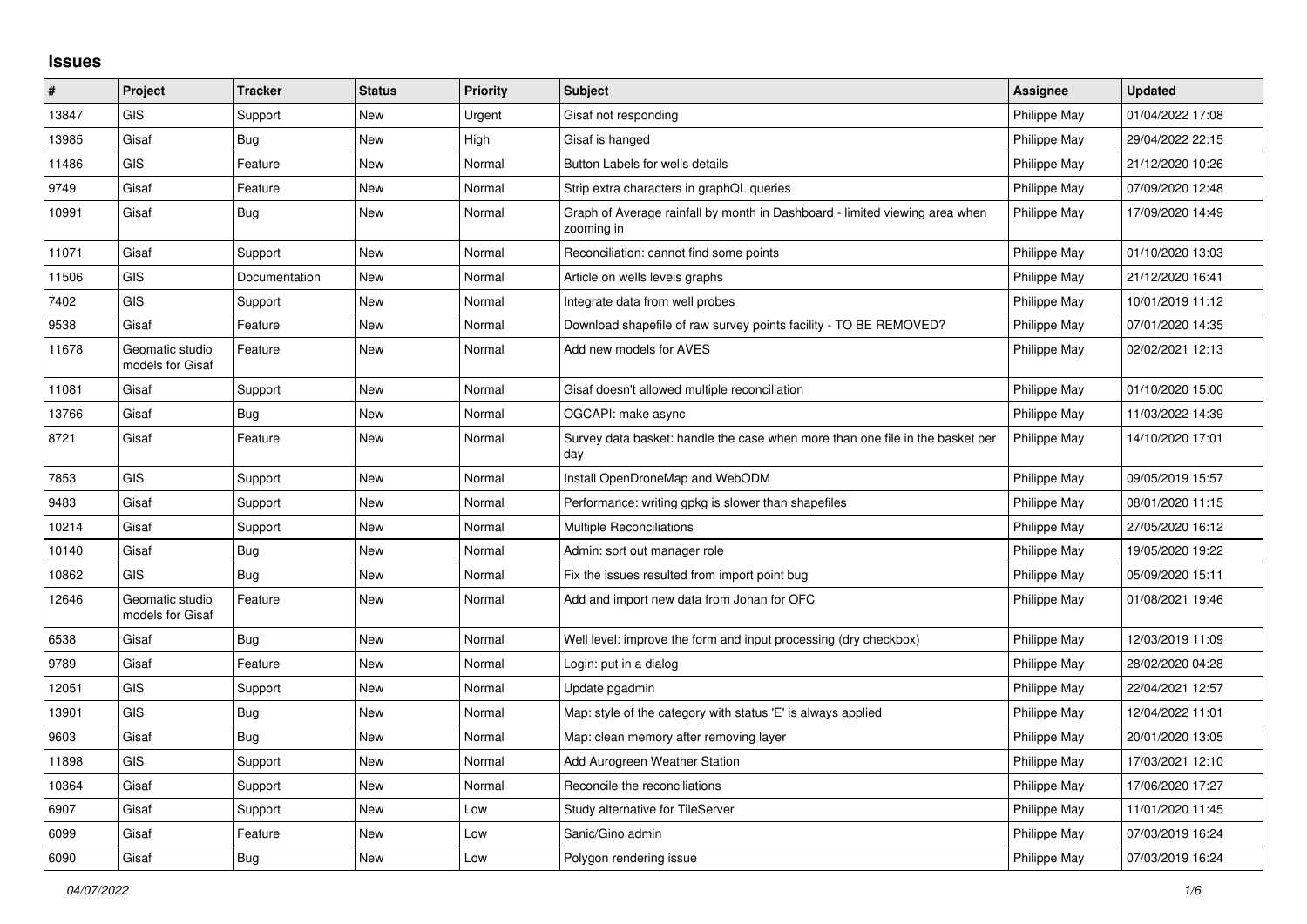| $\sharp$ | Project    | <b>Tracker</b> | <b>Status</b> | <b>Priority</b> | <b>Subject</b>                                                                                               | <b>Assignee</b> | <b>Updated</b>   |
|----------|------------|----------------|---------------|-----------------|--------------------------------------------------------------------------------------------------------------|-----------------|------------------|
| 7379     | Gisaf      | Feature        | New           | Low             | Make Gisaf installable (Progressive Web App)                                                                 | Philippe May    | 02/02/2019 10:27 |
| 13115    | GIS        | Task           | In Progress   | Urgent          | Server not working after power cut                                                                           | Philippe May    | 29/10/2021 11:05 |
| 13991    | GIS        | Support        | In Progress   | High            | Gisaf is again hung                                                                                          | Philippe May    | 30/04/2022 14:01 |
| 12867    | GIS        | Support        | In Progress   | Normal          | Upgrade server (all virtual machines) to Debian bullseye                                                     | Philippe May    | 25/10/2021 17:34 |
| 7161     | <b>GIS</b> | Support        | In Progress   | Normal          | Setup remote backup                                                                                          | Philippe May    | 19/12/2018 10:14 |
| 10291    | GIS        | Support        | In Progress   | Normal          | Vacuum DB at reboot                                                                                          | Philippe May    | 29/10/2021 11:44 |
| 7120     | GIS        | Support        | In Progress   | Normal          | High CPU usage on the server (dom0)                                                                          | Philippe May    | 26/02/2019 13:10 |
| 13203    | GIS        | Support        | In Progress   | Normal          | Redis server: fix warning relarted to memory allocation                                                      | Philippe May    | 12/11/2021 13:03 |
| 7584     | Gisaf      | Bug            | In Progress   | Normal          | Error with large integers (graphql)                                                                          | Philippe May    | 20/09/2019 10:52 |
| 12049    | GIS        | Bug            | Resolved      | Immediate       | <b>Gisaf Error</b>                                                                                           | Philippe May    | 22/04/2021 10:39 |
| 13883    | GIS        | Support        | Resolved      | Urgent          | Gisaf not responding - Possible issue with tag editing?                                                      | Philippe May    | 07/04/2022 19:34 |
| 14072    | GIS        | Support        | Resolved      | Urgent          | Gisaf very slow                                                                                              | Philippe May    | 19/05/2022 02:29 |
| 13642    | Gisaf      | Support        | Resolved      | Urgent          | Electrical problems: Server down                                                                             | Philippe May    | 15/02/2022 09:38 |
| 9592     | Gisaf      | Support        | Resolved      | Urgent          | Follow up migration                                                                                          | Philippe May    | 19/01/2020 13:42 |
| 3368     | <b>GIS</b> | Bug            | Resolved      | Urgent          | Cannot upload data                                                                                           | Philippe May    | 21/12/2016 12:10 |
| 13447    | GIS        | Support        | Resolved      | Urgent          | Server down due to electrical power cut                                                                      | Philippe May    | 31/12/2021 17:14 |
| 9220     | GIS        | Feature        | Resolved      | High            | Setting the daily resampling of weather data starting from 8.30 am                                           | Philippe May    | 08/01/2020 17:57 |
| 3410     | GIS        | Support        | Resolved      | High            | Map website to http://water.auroville.org.in                                                                 | Philippe May    | 27/12/2016 22:41 |
| 12075    | GIS        | Feature        | Resolved      | High            | CSR Weather Station not showing since 22 of april 2021                                                       | Philippe May    | 29/04/2021 15:34 |
| 5978     | GIS        | Task           | Resolved      | High            | Registration for Bangalore Open Street Map conference                                                        | Philippe May    | 11/06/2018 11:56 |
| 10536    | Gisaf      | Feature        | Resolved      | Normal          | Migrate PlottableModel.Actions.download csv value to plugins                                                 | Philippe May    | 15/07/2020 15:07 |
| 10539    | Gisaf      | Bug            | Resolved      | Normal          | New basket admin: the metadata (surveyor, etc) aren't populated from raw<br>points when importing shapefiles | Philippe May    | 15/07/2020 15:02 |
| 10728    | Gisaf      | <b>Bug</b>     | Resolved      | Normal          | Cannot download CSV for values                                                                               | Philippe May    | 03/08/2020 15:49 |
| 10920    | Gisaf      | Feature        | Resolved      | Normal          | Add option to display labels on the map                                                                      | Philippe May    | 07/09/2020 11:54 |
| 10732    | Gisaf      | Bug            | Resolved      | Normal          | Wind Speed unit                                                                                              | Philippe May    | 04/08/2020 16:52 |
| 10741    | Gisaf      | Feature        | Resolved      | Normal          | Add a way for changing status of a feature, given its original id                                            | Philippe May    | 16/09/2020 17:35 |
| 10740    | Gisaf      | Bug            | Resolved      | Normal          | Change status: issue with projection system                                                                  | Philippe May    | 17/09/2020 14:34 |
| 10569    | Gisaf      | Feature        | Resolved      | Normal          | Well Masterfile/Repository                                                                                   | Philippe May    | 19/12/2020 17:10 |
| 10948    | Gisaf      | Feature        | Resolved      | Normal          | Add WMS3 server capabilities (with pygeoapi)                                                                 | Philippe May    | 14/09/2020 16:59 |
| 13202    | Gisaf      | Support        | Resolved      | Normal          | Gisaf is showing error                                                                                       | Philippe May    | 12/11/2021 12:59 |
| 11649    | Gisaf      | Feature        | Resolved      | Normal          | Wells timeline dashboard misc. improvements                                                                  | Philippe May    | 27/01/2021 15:47 |
| 11577    | Gisaf      | Feature        | Resolved      | Normal          | Dashboard: multiple sections per page                                                                        | Philippe May    | 27/01/2021 12:37 |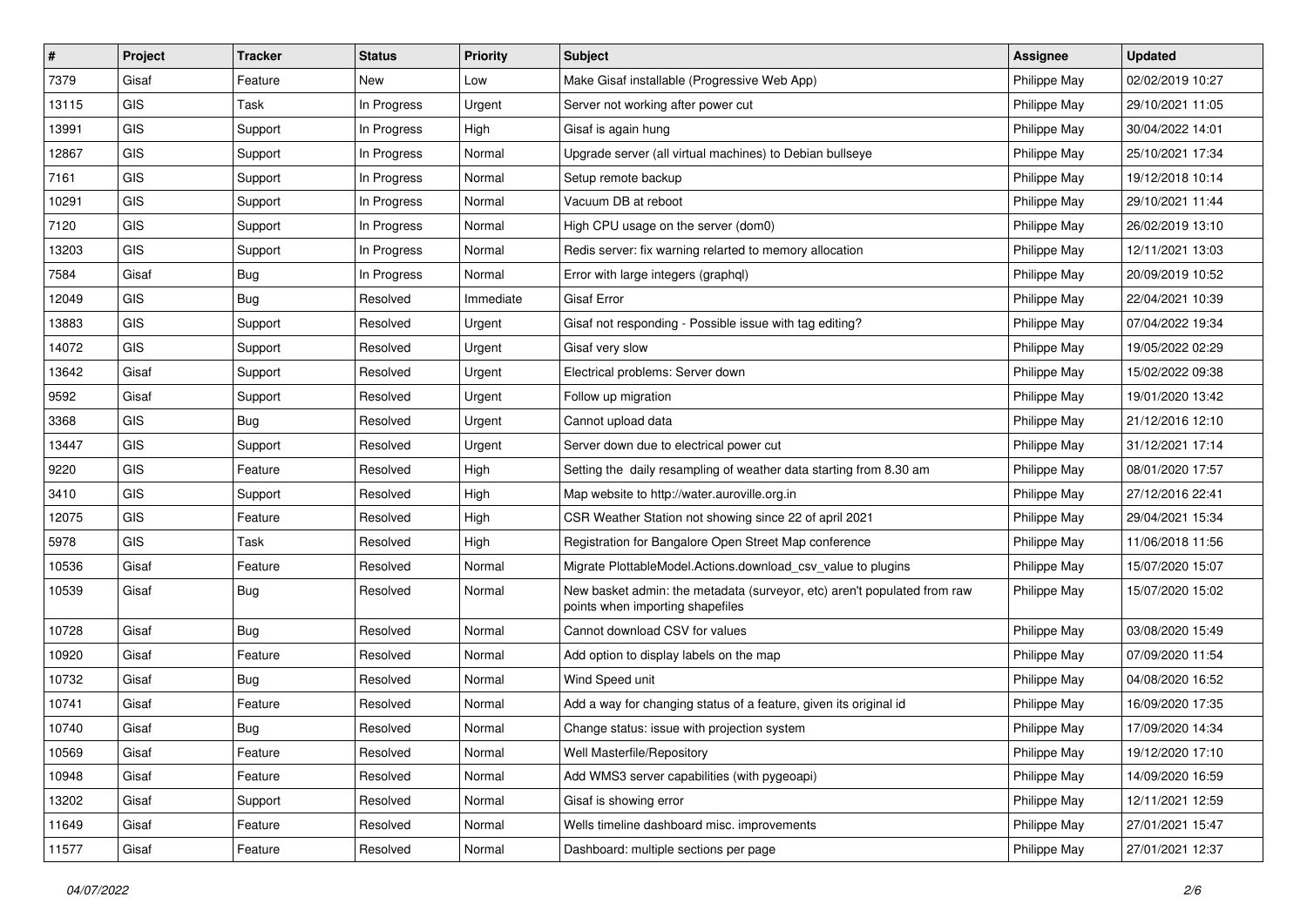| $\vert$ # | Project    | <b>Tracker</b> | <b>Status</b> | <b>Priority</b> | <b>Subject</b>                                                       | <b>Assignee</b> | <b>Updated</b>   |
|-----------|------------|----------------|---------------|-----------------|----------------------------------------------------------------------|-----------------|------------------|
| 11449     | Gisaf      | Feature        | Resolved      | Normal          | Strip extra characters when importing survey CSV files               | Philippe May    | 10/12/2020 01:06 |
| 10224     | Gisaf      | Support        | Resolved      | Normal          | Update gs.basemaps in Jupyter notebooks                              | Philippe May    | 14/06/2021 16:15 |
| 11886     | Gisaf      | Support        | Resolved      | Normal          | Pandas resample deprecation warning                                  | Philippe May    | 16/03/2021 12:49 |
| 13952     | Gisaf      | Support        | Resolved      | Normal          | Gisaf isn't Connecting                                               | Philippe May    | 25/04/2022 11:27 |
| 11907     | Gisaf      | Feature        | Resolved      | Normal          | Allow specific project list for custom models                        | Philippe May    | 19/03/2021 16:13 |
| 11762     | Gisaf      | Feature        | Resolved      | Normal          | Switch from Mapbox to Maplibre                                       | Philippe May    | 20/11/2021 15:21 |
| 13258     | Gisaf      | <b>Bug</b>     | Resolved      | Normal          | Missing data from AmbientWeather weather stations                    | Philippe May    | 21/11/2021 16:50 |
| 13090     | Gisaf      | Support        | Resolved      | Normal          | Importing error in new admin                                         | Philippe May    | 28/10/2021 11:00 |
| 13125     | Gisaf      | Bug            | Resolved      | Normal          | Live layers: error with no detail shown                              | Philippe May    | 01/11/2021 19:06 |
| 13681     | Gisaf      | Support        | Resolved      | Normal          | Gisaf isn't Connecting                                               | Philippe May    | 19/02/2022 11:01 |
| 13982     | GIS        | Support        | Resolved      | Normal          | Update server's storage                                              | Philippe May    | 06/05/2022 14:38 |
| 13132     | GIS        | <b>Bug</b>     | Resolved      | Normal          | CSR Weather station missing data 28 nd 29 Otober 2021                | Philippe May    | 06/11/2021 12:20 |
| 6954      | GIS        | Support        | Resolved      | Normal          | Create a VM for DB                                                   | Philippe May    | 10/11/2018 16:02 |
| 8504      | GIS        | Support        | Resolved      | Normal          | Clean data from the weather station                                  | Philippe May    | 04/07/2019 17:05 |
| 6494      | <b>GIS</b> | Support        | Resolved      | Normal          | Add CC copyright on data                                             | Philippe May    | 31/08/2018 21:19 |
| 6990      | GIS        | Support        | Resolved      | Normal          | Create a VM for Notebooks                                            | Philippe May    | 10/11/2018 15:57 |
| 7156      | GIS        | Support        | Resolved      | Normal          | Make server boot again                                               | Philippe May    | 05/02/2019 11:13 |
| 7343      | GIS        | Support        | Resolved      | Normal          | Add layer for locations                                              | Philippe May    | 02/02/2019 15:25 |
| 7554      | GIS        | <b>Bug</b>     | Resolved      | Normal          | Cannot auto import points for project RZ                             | Philippe May    | 04/02/2019 16:31 |
| 7552      | GIS        | <b>Bug</b>     | Resolved      | Normal          | error in auto import of raw points to point shapefiles               | Philippe May    | 05/02/2019 11:13 |
| 7551      | GIS        | Bug            | Resolved      | Normal          | error while downloading shapefiles from gisaf                        | Philippe May    | 06/02/2019 09:10 |
| 8246      | GIS        | Support        | Resolved      | Normal          | Server down?                                                         | Philippe May    | 06/05/2019 15:45 |
| 8450      | GIS        | Support        | Resolved      | Normal          | Unable to Load Jupyter Lab                                           | Philippe May    | 10/06/2019 15:52 |
| 10323     | GIS        | Bug            | Resolved      | Normal          | Survey points from Eric Chacra: misc issues                          | Philippe May    | 03/08/2020 13:11 |
| 9463      | GIS        | Support        | Resolved      | Normal          | Setup a weather station in Kalpana                                   | Philippe May    | 02/11/2021 15:08 |
| 9292      | GIS        | Support        | Resolved      | Normal          | Server upgrade to buster                                             | Philippe May    | 13/11/2019 12:29 |
| 12895     | GIS        | Support        | Resolved      | Normal          | Migrate backups to Bung                                              | Philippe May    | 12/11/2021 00:36 |
| 12701     | GIS        | Bug            | Resolved      | Normal          | Weather Station not showing data since 24 July 2021                  | Philippe May    | 12/08/2021 12:21 |
| 10151     | <b>GIS</b> | Feature        | Resolved      | Normal          | PG ADMIN installation on server                                      | Philippe May    | 23/05/2020 12:04 |
| 10153     | GIS        | Support        | Resolved      | Normal          | Postgis access for Selvarani in QGis                                 | Philippe May    | 23/05/2020 12:05 |
| 10693     | GIS        | Support        | Resolved      | Normal          | Wrong geometry type for category R54                                 | Philippe May    | 30/07/2020 12:00 |
| 13235     | GIS        | Support        | Resolved      | Normal          | Server hardware failure (sdc hard drive)                             | Philippe May    | 19/11/2021 17:59 |
| 14090     | GIS        | Feature        | Resolved      | Normal          | Move to SDDs after failure of one HDD in the RAID array of the domUs | Philippe May    | 27/05/2022 16:28 |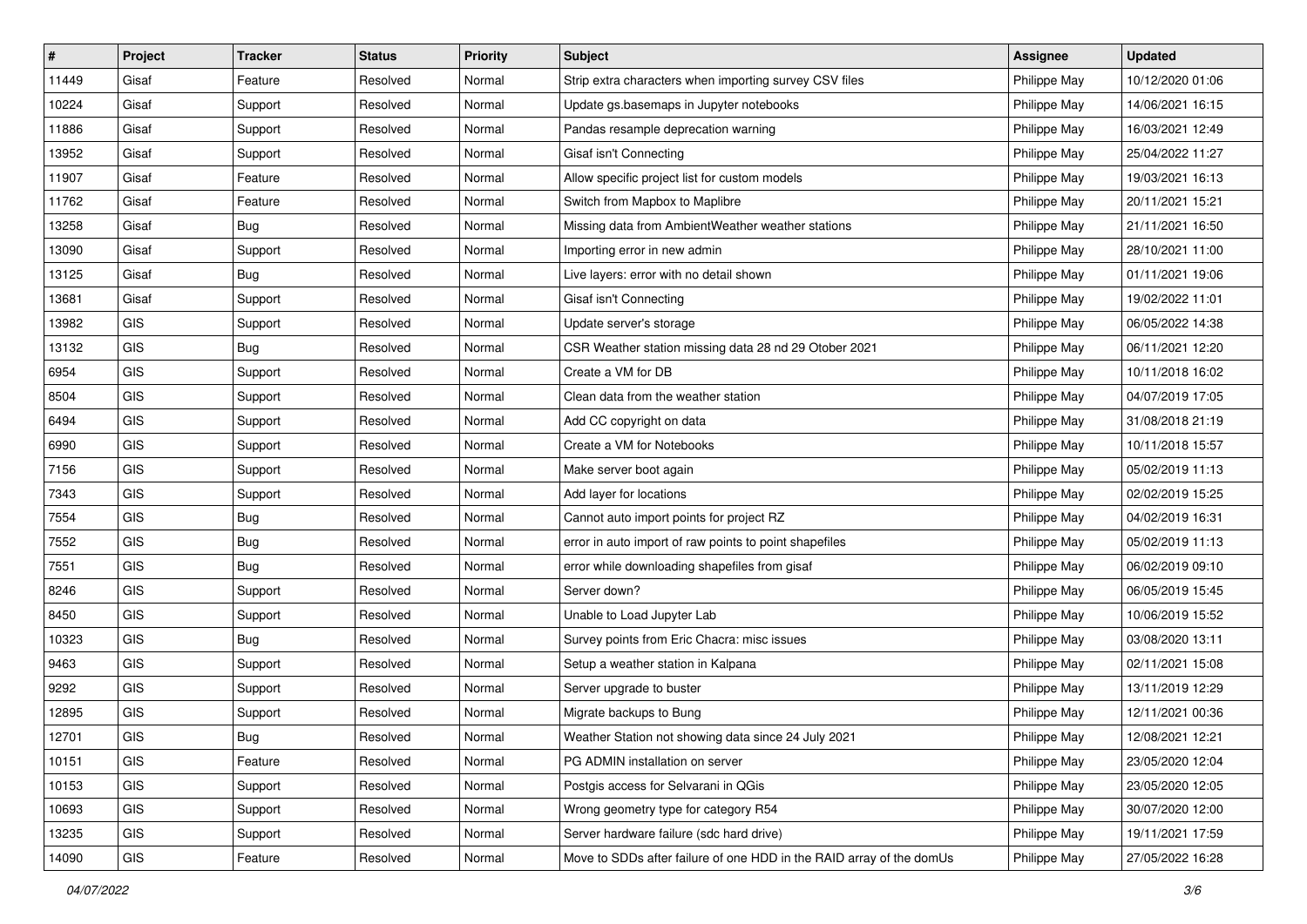| #     | Project                             | <b>Tracker</b> | <b>Status</b> | <b>Priority</b> | Subject                                                                | Assignee     | <b>Updated</b>   |
|-------|-------------------------------------|----------------|---------------|-----------------|------------------------------------------------------------------------|--------------|------------------|
| 13068 | GIS                                 | Support        | Resolved      | Normal          | Migrate gisaf VM to bullseye                                           | Philippe May | 25/10/2021 17:28 |
| 13763 | GIS                                 | Support        | Resolved      | Normal          | Gisaf not responding                                                   | Philippe May | 11/03/2022 13:03 |
| 13968 | Geomatic studio<br>models for Gisaf | Feature        | Resolved      | Normal          | Create layers and all for the LB records                               | Philippe May | 28/04/2022 17:18 |
| 5033  | Gisaf                               | Feature        | Resolved      | Normal          | Add an option to display a base line in the bar charts                 | Philippe May | 04/01/2018 01:09 |
| 6069  | Gisaf                               | Task           | Resolved      | Normal          | wwtp output and flow component - output                                | Philippe May | 22/06/2018 15:15 |
| 5974  | Gisaf                               | <b>Bug</b>     | Resolved      | Normal          | Issues in uploading readings into GISAF using interface                | Philippe May | 06/02/2019 09:25 |
| 5988  | Gisaf                               | <b>Bug</b>     | Resolved      | Normal          | problem with the flow from origin of wastewater to the component       | Philippe May | 08/06/2018 15:14 |
| 9036  | Gisaf                               | Bug            | Resolved      | Normal          | Fix login indicator                                                    | Philippe May | 03/10/2019 15:15 |
| 8630  | Gisaf                               | Feature        | Resolved      | Normal          | Map: add option for filter with status                                 | Philippe May | 10/07/2019 16:49 |
| 7527  | Gisaf                               | Feature        | Resolved      | Normal          | Give an option to resample data for graphs (eg. rain gauge)            | Philippe May | 07/03/2019 16:24 |
| 7813  | Gisaf                               | Documentation  | Resolved      | Normal          | Including credits for ESRI basemap (Sat, Highways, Labels)             | Philippe May | 05/03/2019 12:39 |
| 8231  | Gisaf                               | <b>Bug</b>     | Resolved      | Normal          | Fix status in table definition of new categories                       | Philippe May | 03/05/2019 17:26 |
| 8669  | Gisaf                               | Feature        | Resolved      | Normal          | Groups of map layers                                                   | Philippe May | 26/07/2019 10:51 |
| 10014 | Gisaf                               | Feature        | Resolved      | Normal          | Interity checks                                                        | Philippe May | 19/05/2020 19:23 |
| 11457 | Gisaf                               | Support        | Resolved      | Normal          | Building Shed and Retaining Walls are not showing in a map             | Philippe May | 14/12/2020 19:52 |
| 10819 | Gisaf                               | Bug            | Resolved      | Normal          | Evergreen well: popup showing "null" instead of location, status, type | Philippe May | 23/08/2020 23:44 |
| 9493  | Gisaf                               | <b>Bug</b>     | Resolved      | Normal          | Plotly png download resize frame                                       | Philippe May | 26/12/2019 16:37 |
| 10360 | Gisaf                               | <b>Bug</b>     | Resolved      | Normal          | Cannot import survey: accuracy issue                                   | Philippe May | 17/06/2020 01:29 |
| 10306 | Gisaf                               | Bug            | Resolved      | Normal          | Logout not working                                                     | Philippe May | 11/06/2020 12:13 |
| 8756  | Gisaf                               | Bug            | Resolved      | Normal          | Map: handle errors when layers (eg, in base maps) don't actually exist | Philippe May | 02/08/2019 16:40 |
| 10337 | Gisaf                               | <b>Bug</b>     | Resolved      | Normal          | Custom layers with a "status" column not displayed on the map          | Philippe May | 13/06/2020 17:36 |
| 9944  | Gisaf                               | Feature        | Resolved      | Normal          | Admin: manage categories                                               | Philippe May | 10/04/2020 12:06 |
| 10829 | Gisaf                               | <b>Bug</b>     | Resolved      | Normal          | Missing symbols                                                        | Philippe May | 24/08/2020 12:34 |
| 10830 | Gisaf                               | <b>Bug</b>     | Resolved      | Normal          | Import issue with raw survey points                                    | Philippe May | 30/08/2020 14:45 |
| 10182 | Gisaf                               | Feature        | Resolved      | Normal          | Function to change status of surveyed features                         | Philippe May | 15/07/2020 15:10 |
| 10180 | Gisaf                               | <b>Bug</b>     | Resolved      | Normal          | Error importing Johan's shapefile                                      | Philippe May | 27/05/2020 15:34 |
| 9509  | Gisaf                               | Feature        | Resolved      | Normal          | Update angular-plotly to 1.5.0                                         | Philippe May | 04/01/2020 12:05 |
| 9510  | Gisaf                               | Feature        | Resolved      | Normal          | Automatically resample to daily when there's too much data             | Philippe May | 01/01/2020 14:12 |
| 9563  | Gisaf                               | Feature        | Resolved      | Normal          | Live layers: add option to link to a map feature                       | Philippe May | 12/01/2020 22:22 |
| 9516  | Gisaf                               | Feature        | Resolved      | Normal          | Map: add option to grab link to the selected feature                   | Philippe May | 02/01/2020 15:42 |
| 9517  | Gisaf                               | Feature        | Resolved      | Normal          | Tags: add location                                                     | Philippe May | 03/01/2020 11:54 |
| 9519  | Gisaf                               | <b>Bug</b>     | Resolved      | Normal          | Map info: fix icons                                                    | Philippe May | 02/01/2020 13:11 |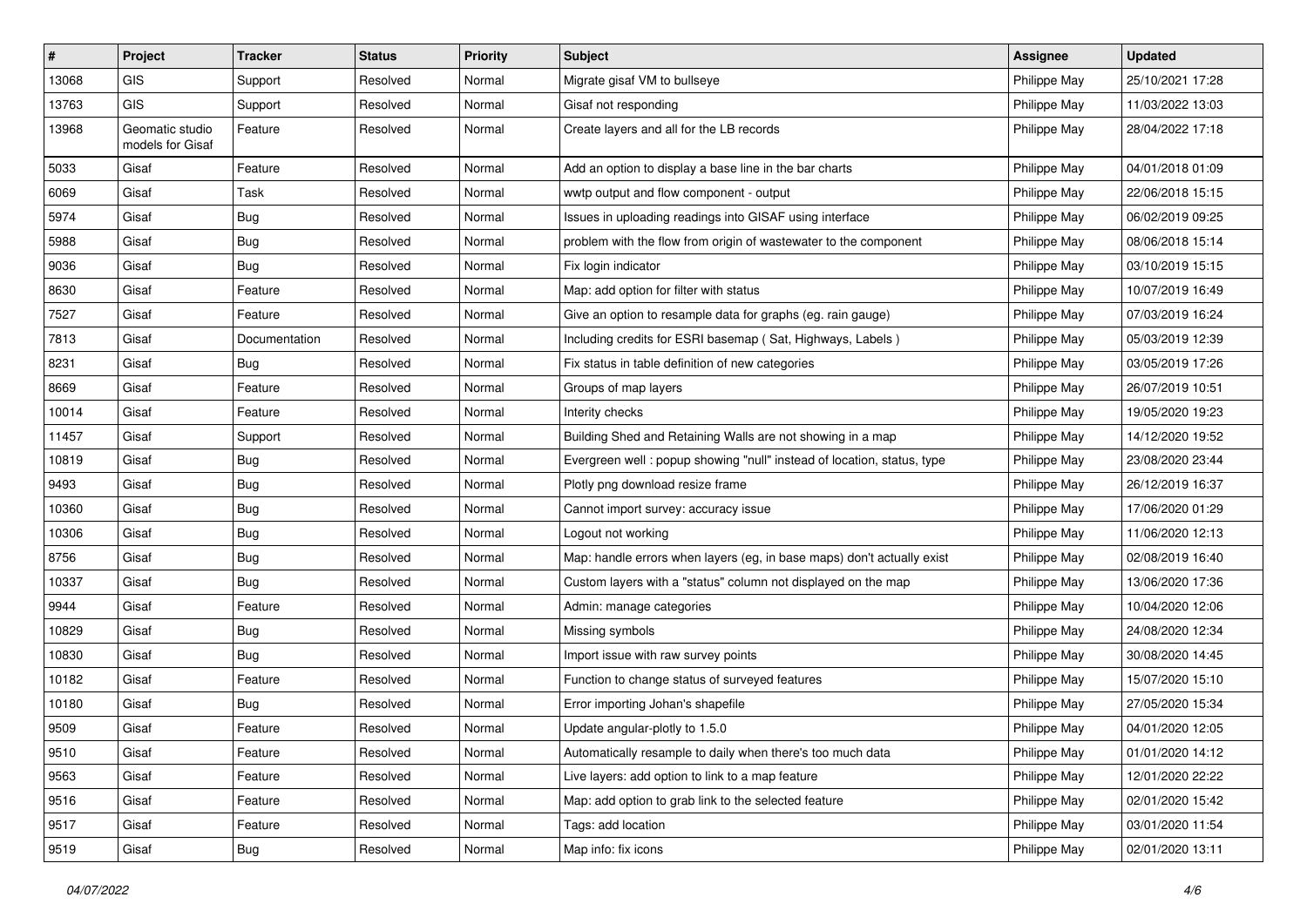| $\sharp$ | Project                             | <b>Tracker</b> | <b>Status</b> | Priority | Subject                                                                                               | <b>Assignee</b> | <b>Updated</b>   |
|----------|-------------------------------------|----------------|---------------|----------|-------------------------------------------------------------------------------------------------------|-----------------|------------------|
| 9552     | Gisaf                               | Documentation  | Resolved      | Normal   | Weekly resampling - Starts on mondays                                                                 | Philippe May    | 25/07/2020 17:12 |
| 9466     | Gisaf                               | Support        | Resolved      | Normal   | Rename "altitude" to "elevation"                                                                      | Philippe May    | 08/01/2020 11:27 |
| 9465     | Gisaf                               | Bug            | Resolved      | Normal   | Export plots to PNG missing axis labels                                                               | Philippe May    | 08/01/2020 11:35 |
| 9534     | Gisaf                               | Feature        | Resolved      | Normal   | GeoJson store: systematically use geodataframes                                                       | Philippe May    | 07/01/2020 16:51 |
| 9602     | Gisaf                               | Bug            | Resolved      | Normal   | Map: ability to cancel download                                                                       | Philippe May    | 20/01/2020 18:32 |
| 12688    | Gisaf                               | Support        | Resolved      | Normal   | Layers are not visible                                                                                | Philippe May    | 10/08/2021 10:03 |
| 12491    | Gisaf                               | Feature        | Resolved      | Normal   | Measure distances on the map                                                                          | Philippe May    | 11/07/2021 11:51 |
| 10400    | Gisaf                               | <b>Bug</b>     | Resolved      | Normal   | Map search: works only once                                                                           | Philippe May    | 24/06/2020 12:05 |
| 10407    | Gisaf                               | <b>Bug</b>     | Resolved      | Normal   | Live layer DXF export: missing reprojection                                                           | Philippe May    | 23/06/2020 04:24 |
| 10675    | Gisaf                               | Feature        | Resolved      | Normal   | Add attribution on map                                                                                | Philippe May    | 04/07/2021 13:58 |
| 10213    | Gisaf                               | <b>Bug</b>     | Resolved      | Normal   | Point showing in the reconciliation pop-up but error while reconciling                                | Philippe May    | 26/06/2020 14:37 |
| 10123    | Gisaf                               | <b>Bug</b>     | Resolved      | Normal   | Basket Upload: store not saved                                                                        | Philippe May    | 19/05/2020 17:36 |
| 10122    | Gisaf                               | Bug            | Resolved      | Normal   | Reconciliation: missing categories                                                                    | Philippe May    | 19/05/2020 02:53 |
| 10125    | Gisaf                               | <b>Bug</b>     | Resolved      | Normal   | Feature with Status other than existing, not showing in the map (example: future<br>building outline) | Philippe May    | 20/05/2020 04:05 |
| 10149    | Gisaf                               | Bug            | Resolved      | Normal   | Import basket: fix authorization auto import                                                          | Philippe May    | 09/06/2020 23:09 |
| 10152    | Gisaf                               | Feature        | Resolved      | Normal   | wells list in Measures Tab with only wells having measures                                            | Philippe May    | 10/06/2020 15:05 |
| 10289    | Gisaf                               | Bug            | Resolved      | Normal   | New basket: cannot import raingauge Excel sheet                                                       | Philippe May    | 11/06/2020 12:17 |
| 10439    | Gisaf                               | <b>Bug</b>     | Resolved      | Normal   | Reconciliation: use categories instead of layers                                                      | Philippe May    | 27/06/2020 05:21 |
| 10331    | Gisaf                               | Feature        | Resolved      | Normal   | Reconciliation: sort layer by alphabetical order                                                      | Philippe May    | 12/06/2020 17:45 |
| 7935     | Geomatic studio<br>models for Gisaf | Task           | Resolved      | Normal   | Template components in order                                                                          | Philippe May    | 20/03/2019 15:18 |
| 7936     | Geomatic studio<br>models for Gisaf | Task           | Resolved      | Normal   | Add the wastewater type to the origin                                                                 | Philippe May    | 19/03/2019 23:56 |
| 3472     | Gisaf                               | Feature        | Resolved      | Normal   | Weather station graphs: choice of parameters                                                          | Philippe May    | 10/03/2019 14:52 |
| 13885    | <b>GIS</b>                          | Bug            | Resolved      | Normal   | Wrong name showing in the list of layers in the map                                                   | Philippe May    | 23/04/2022 04:04 |
| 7696     | Geomatic studio<br>models for Gisaf | Feature        | Resolved      | Normal   | HT Cables shapefile from Johan                                                                        | Philippe May    | 25/02/2019 18:54 |
| 7710     | Geomatic studio<br>models for Gisaf | Feature        | Resolved      | Normal   | Add fields to the individual components                                                               | Philippe May    | 25/02/2019 13:07 |
| 7711     | Geomatic studio<br>models for Gisaf | Feature        | Resolved      | Normal   | Add fields to component types                                                                         | Philippe May    | 25/02/2019 13:06 |
| 7709     | Geomatic studio<br>models for Gisaf | Feature        | Resolved      | Normal   | Waste water treatment plant improvements                                                              | Philippe May    | 19/03/2019 23:58 |
| 7725     | Geomatic studio<br>models for Gisaf | Feature        | Resolved      | Normal   | Add a button for generating reports                                                                   | Philippe May    | 25/02/2019 13:08 |